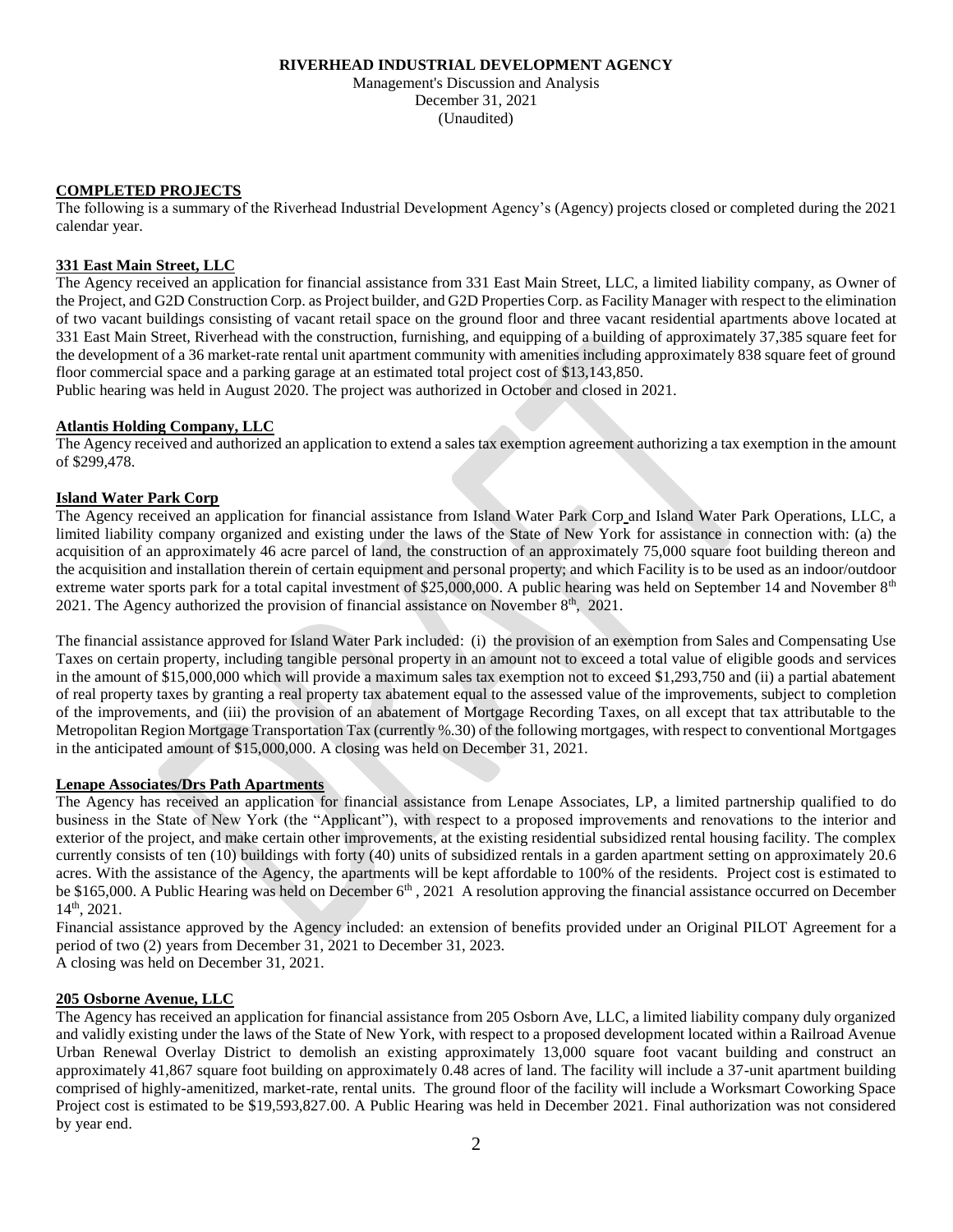#### **RIVERHEAD INDUSTRIAL DEVELOPMENT AGENCY**

Management's Discussion and Analysis December 31, 2021 (Unaudited)

## **CLOSED PROCEEDING/WITHDRAWN PROJECT**

The Agency received a request by Peconic Bay Medical Center formerly Central Suffolk Hospital to redeem their existing bonds. On November 8<sup>th</sup>, 2021 the Agency authorized the redemption of the Issuer's \$12,000,000 Variable Rate Demand Civic Facility Revenue Bonds 2006 and the termination and discharge of all the Issuer's documents and agreements with respect to the facility, and approved the execution of documents necessary for early termination of the transaction. This transaction did not close in 2021.

## **REFINANCES/BOND MODIFICATIONS**

During 2021, the following projects were refinanced or had bond modifications.

- Proceedings were held and authorized for John Wesley Village LP to refinance in the amount of \$12,000,000. The refinance did not take place in 2021.
- Proceedings were held to authorize a loan modification for Georgica Green to permit a loan in the amount of \$500,000.00 from Suffolk County for Acquisition, a Loan from Suffolk County for Infrastructure in the amount of \$2,500,000.00, a loan from Suffolk County for Suffolk County Sewer Subsidy in the amount of \$500,000.00 and an ESD RESTORE NY loan in the amount of \$250,000.

# **THE AGENCY MARKETING**

The Agency works closely with local economic development organizations, such as the Town of Riverhead Community Development Agency, the Riverhead Chamber of Commerce, Suffolk County Economic Development and Empire State Development agencies to market the Town of Riverhead as a business location. Cooperative meetings are arranged to provide incentive proposals to potential companies.

The Agency also works closely with regional and national economic development organizations and municipal economic development departments on Long Island, LIBDC (Long Island Business Development Council) and the Long Island Association (LIA). The Agency participates in the LIA's IDA Long Island Coalition to boost the cooperative efforts and marketing of the region.

Memberships to the New York State Economic Development Council and the International Economic Development Council not only provide exposure, but are resources for leads and networking. The Agency coordinates regularly with the Suffolk County IDA's to corroborate on improving regulatory compliance as well as cooperative marketing ideas.

Efforts however continue to be disrupted as New York continued into a State of Emergency limiting operations through 2021. Due to the pandemic, which continued to hamper operations through the remainder of the year, normal marketing operations were refocused to small business assistance offered through the state and federal government through the use of electronic media and virtual formats. Agency meetings continued to be virtual as did as most conferences and seminars.

#### **GENERAL BUSINESS ASSISTANCE**

The Agency fields calls from real estate brokers, attorneys, and companies interested in establishing a presence in the Town of Riverhead who are seeking direction as to location, permitting processes and information regarding benefits and incentives. This year the Agency continued to increase its active role in town planning and zoning to encourage business growth through increased coordinated efforts interdepartmentally. The Agency worked closely with the Town of Riverhead Community Development Agency in planning a Transit Oriented Development Overlay District in addition to contributing financially to necessary studies. The cooperative effort ultimately resulted in the development of a Request for Proposals and the designation of a proposed developer for the TOD improvements.

The Agency Executive Director participates on the CTEA (Career & Technical Education Act 2009) Local Advisory Council for Suffolk County Community College to assist with the grant planning process toward workforce development efforts, participates on the Business Advisory Committee for the local municipality and has the experience and knowledge to handle inquiries for assistance programs offered outside those of the Agency; providing a one stop service for businesses.